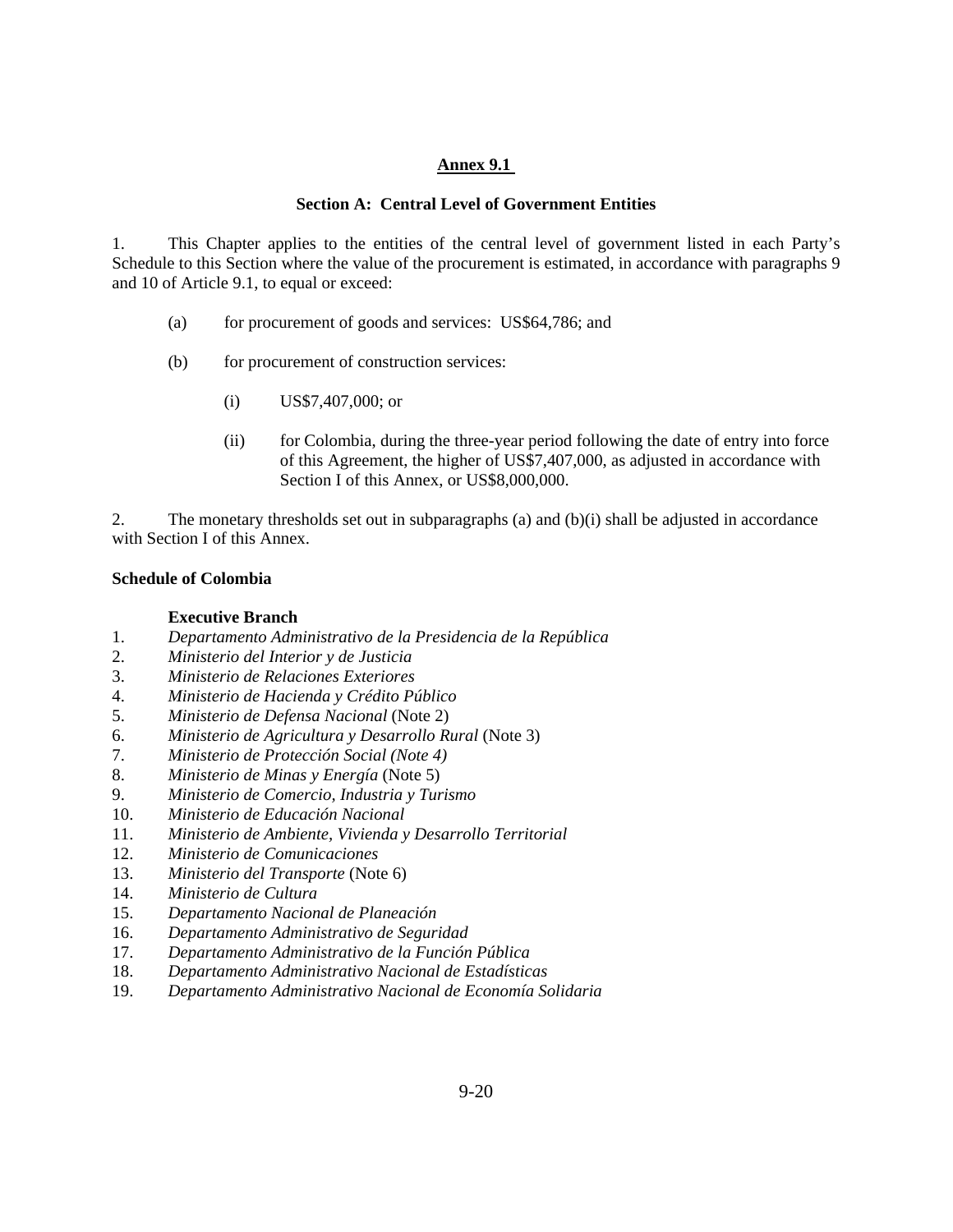## **Legislative Branch**

- 20. *Senado de la República*
- 21. *Cámara de Representantes*

## **Judicial Branch**

- 22. *Consejo Superior de la Judicatura*
- 23. *Fiscalía General de la Nación*

# **Control Agencies**

- 24. *Contraloría General de la República*
- 25. *Auditoría General de la República*
- 26. *Procuraduría General de la Nación*
- 27. *Defensoría del Pueblo*

# **Electoral Organization**

28. *Registraduría Nacional del Estado Civil* (Note 7)

# **Notes to Schedule of Colombia**

1. Unless otherwise specified herein, this Chapter applies to the "superintendencias", "unidades administrativas especiales", and "establecimientos públicos" of the entities listed in Colombia's Schedule in this Section.

2**.** *Ministerio de Defensa Nacional*: This Chapter does not cover the procurement of goods classified under Section 2 (food products, beverages and tobacco; textiles, apparel and leather products) of the United Nations Central Product Classification 1.0 (CPC version 1.0) for the *Comando General de las Fuerzas Armadas*, *Ejército Nacional*, *Armada Nacional*, *Fuerza Aérea Colombiana,* and the *Policía Nacional*.

3. *Ministerio de Agricultura y Desarrollo Rural*:This Chapter does not cover the procurement of food, agricultural raw materials or inputs, and live animals related to agricultural support programs and food assistance.

4. *Ministerio de Protección Social*: This Chapter does not cover the procurement by the *Instituto Colombiano de Bienestar Familiar* (ICBF) of goods classified under Section 2 (food products, beverages and tobacco; textiles, apparel and leather products) of the CPC version 1.0 for social assistance programs.

5. *Ministerio de Minas y Energía*: This Chapter does not cover the procurement of nuclear materials and technology by the *Instituto Colombiano de Geología y Minería* (INGEOMINAS).

6. *Ministerio del Transporte*: This Chapter does not cover procurement by the *Unidad Administrativa Especial de Aeronáutica Civil* (AEROCIVIL).

7. *Registraduría Nacional del Estado Civil*: This Chapter does not cover procurement for the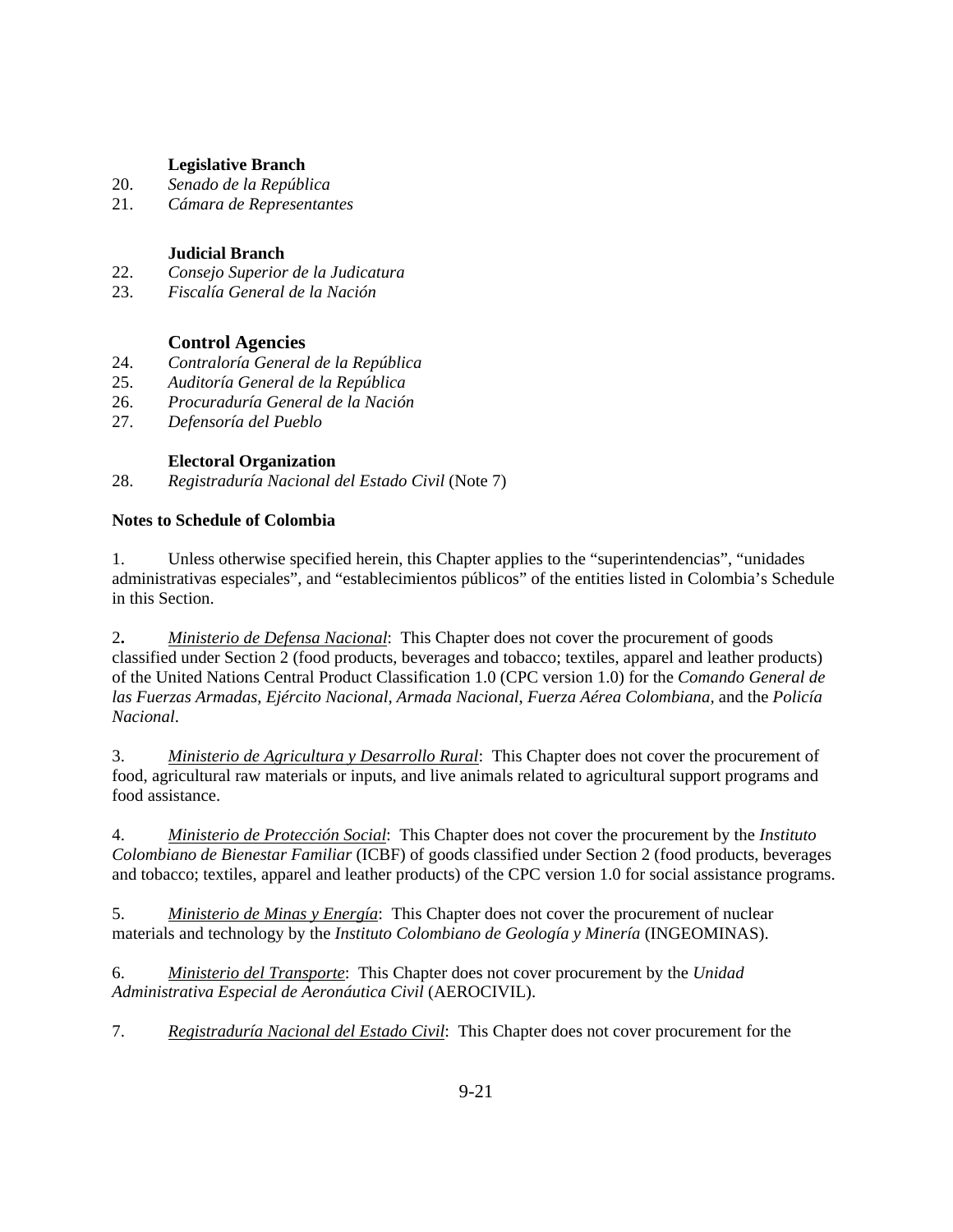preparation and conduct of elections.

## **Schedule of the United States**

- 1. Advisory Commission on Intergovernmental Relations
- 2. Africa Development Foundation
- 3. Alaska Natural Gas Transportation System
- 4. American Battle Monuments Commission
- 5. Appalachian Regional Commission
- 6. Broadcasting Board of Governors
- 7. Commission of Fine Arts
- 8. Commission on Civil Rights
- 9. Commodity Futures Trading Commission
- 10. Consumer Product Safety Commission
- 11. Corporation for National and Community Service
- 12. Delaware River Basin Commission
- 13. Department of Agriculture (Note 2)
- 14. Department of Commerce (Note 3)
- 15. Department of Defense (Note 4)
- 16. Department of Education
- 17. Department of Energy (Note 5)
- 18. Department of Health and Human Services
- 19. Department of Homeland Security (Note 6)
- 20. Department of Housing and Urban Development
- 21. Department of the Interior, including the Bureau of Reclamation
- 22. Department of Justice
- 23. Department of Labor
- 24. Department of State
- 25. Department of Transportation (Note 7)
- 26. Department of the Treasury
- 27. Department of Veterans Affairs
- 28. Environmental Protection Agency
- 29. Equal Employment Opportunity Commission
- 30. Executive Office of the President
- 31. Export-Import Bank of the United States
- 32. Farm Credit Administration
- 33. Federal Communications Commission
- 34. Federal Crop Insurance Corporation
- 35. Federal Deposit Insurance Corporation
- 36. Federal Election Commission
- 37. Federal Home Loan Mortgage Corporation
- 38. Federal Housing Finance Board
- 39. Federal Maritime Commission
- 40. Federal Mediation and Conciliation Service
- 41. Federal Mine Safety and Health Review Commission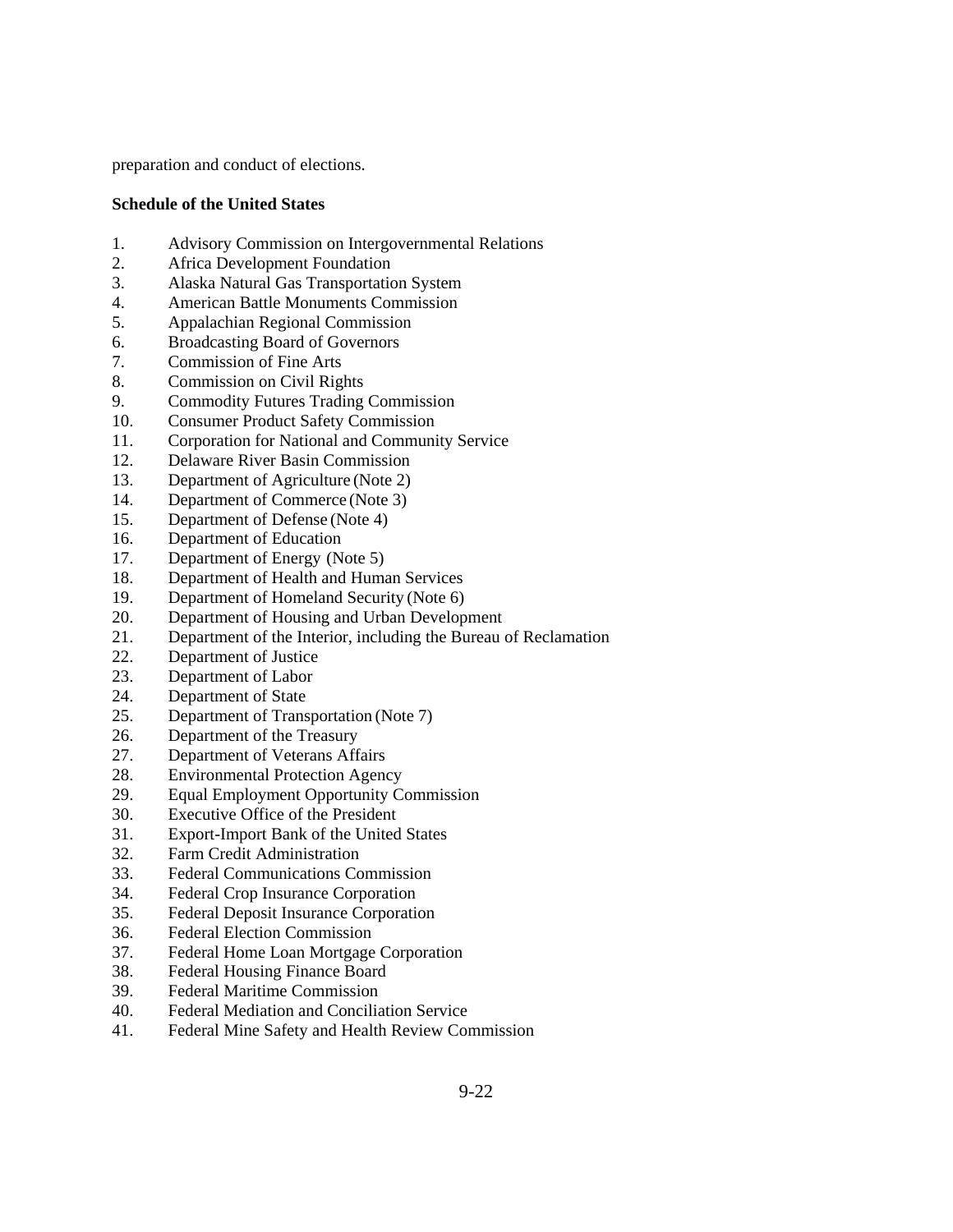- 42. Federal Prison Industries, Inc.
- 43. Federal Reserve System
- 44. Federal Retirement Thrift Investment Board
- 45. Federal Trade Commission
- 46. General Services Administration (Note 8)
- 47. Government National Mortgage Association
- 48. Holocaust Memorial Council
- 49. Inter-American Foundation
- 50. Merit Systems Protection Board
- 51. National Aeronautics and Space Administration (NASA)
- 52. National Archives and Records Administration
- 53. National Capital Planning Commission
- 54. National Commission on Libraries and Information Science
- 55. National Council on Disability
- 56. National Credit Union Administration
- 57. National Foundation on the Arts and the Humanities
- 58. National Labor Relations Board
- 59. National Mediation Board
- 60. National Science Foundation
- 61. National Transportation Safety Board
- 62. Nuclear Regulatory Commission
- 63. Occupational Safety and Health Review Commission
- 64. Office of Government Ethics
- 65. Office of the Nuclear Waste Negotiator
- 66. Office of Personnel Management
- 67. Office of Special Counsel
- 68. Office of Thrift Supervision
- 69. Overseas Private Investment Corporation
- 70. Peace Corps

.

- 71. Railroad Retirement Board
- 72. Securities and Exchange Commission
- 73. Selective Service System
- 74. Small Business Administration
- 75. Smithsonian Institution
- 76. Susquehanna River Basin Commission
- 77. United States Agency for International Development
- 78. United States International Trade Commission

# **Notes to United States Schedule**

1. Unless otherwise specified herein, this Chapter applies to all agencies subordinate to the entities listed in the United States' Schedule in this Section.

2. Department of Agriculture: This Chapter does not cover the procurement of agricultural goods made in furtherance of agricultural support programs or human feeding programs.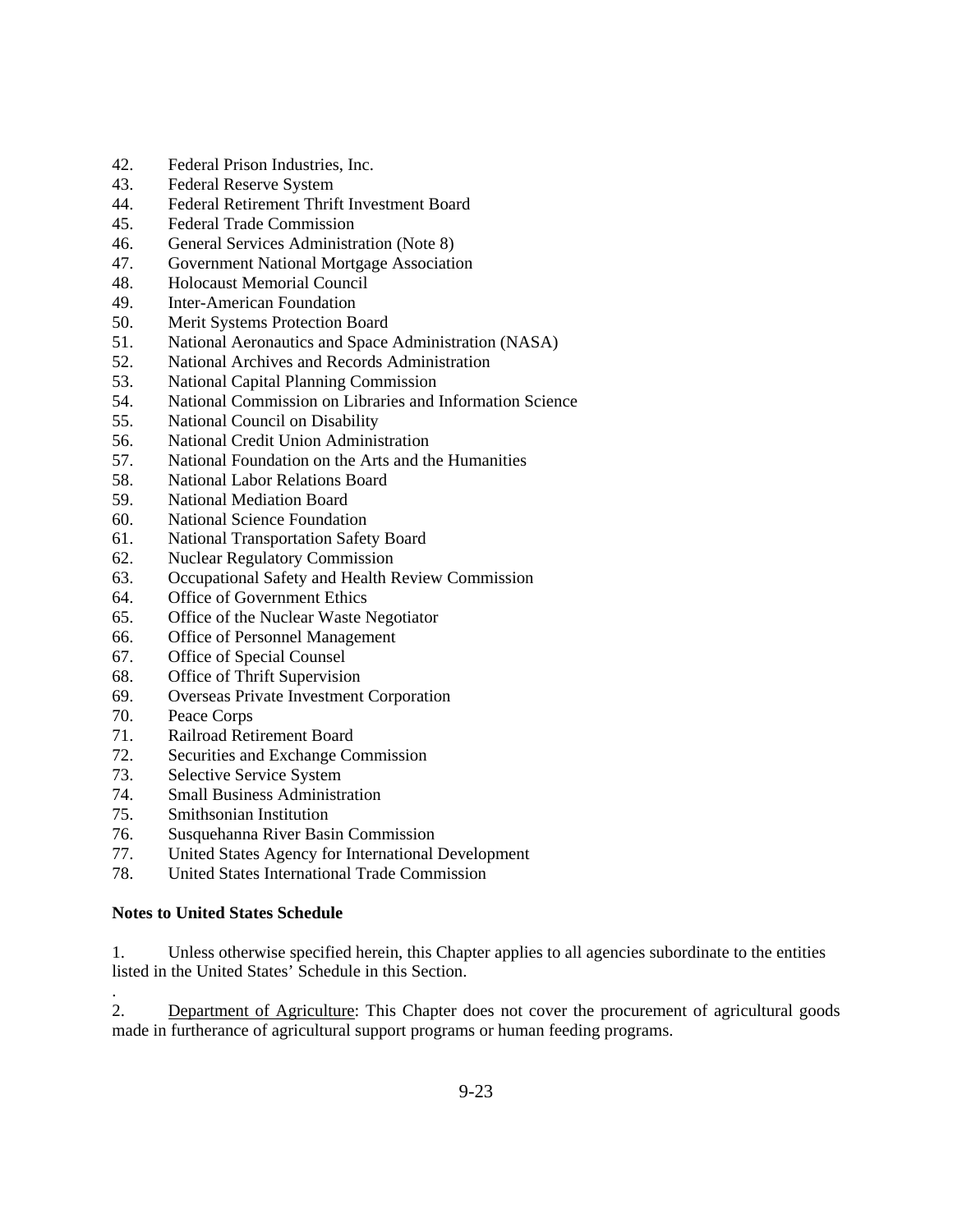3. Department of Commerce: This Chapter does not cover shipbuilding activities of the U.S. National Oceanic and Atmospheric Administration (NOAA).

#### 4. Department of Defense:

 (a) This Chapter does not cover the procurement of the goods listed below (for complete listing of U.S. Federal Supply Classification, see http://www.fedbizopps.gov/classCodes1html):

| (i) | <b>FSC 11</b><br><b>FSC 18</b><br><b>FSC 19</b> | <b>Nuclear Ordnance</b><br><b>Space Vehicles</b><br>Ships, Small Craft, Pontoons, and Floating Docks (the part of<br>this classification defined as naval vessels or major components<br>of the hull or superstructure thereof) |
|-----|-------------------------------------------------|---------------------------------------------------------------------------------------------------------------------------------------------------------------------------------------------------------------------------------|
|     | <b>FSC 20</b>                                   | Ship and Marine Equipment (the part of this classification<br>defined as naval vessels or major components of the hull or<br>superstructure thereof)                                                                            |
|     | <b>FSC 2310</b>                                 | Passenger Motor Vehicles (only buses)                                                                                                                                                                                           |
|     | <b>FSC 2350</b>                                 | Combat, Assault & Tactical Vehicles, Tracked                                                                                                                                                                                    |
|     | FSC 51                                          | <b>Hand Tools</b>                                                                                                                                                                                                               |
|     | <b>FSC 52</b>                                   | <b>Measuring Tools</b>                                                                                                                                                                                                          |
|     | <b>FSC 60</b>                                   | Fiber Optics Materials, Components, Assemblies, and<br>Accessories                                                                                                                                                              |
|     | <b>FSC 8140</b>                                 | Ammunition & Nuclear Ordnance Boxes, Packages & Special<br>Containers                                                                                                                                                           |
|     | <b>FSC 83</b>                                   | Textiles, Leather, Furs, Apparel, Shoes, Tents, and Flags (all<br>elements other than pins, needles, sewing kits, flagstaffs,<br>flagpoles and flagstaff trucks)                                                                |
|     | <b>FSC 84</b>                                   | Clothing, Individual Equipment, and Insignia (all elements other<br>than sub-class $8460$ - luggage)                                                                                                                            |
|     | <b>FSC 89</b>                                   | Subsistence (all elements other than sub-class 8975- tobacco<br>products)                                                                                                                                                       |

 (ii) "Specialty metals," defined as steels melted in steel manufacturing facilities located in the United States or its possessions, where the maximum alloy content exceeds one or more of the following limits, must be used in products purchased by the Department of Defense: (1) manganese, 1.65 percent; silicon, 0.60 percent; or copper, 0.60 percent; or which contains more than 0.25 percent of any of the following elements: aluminum, chromium, cobalt, columbium, molybdenum, nickel, titanium, tungsten or vanadium; (2) metal alloys consisting of nickel, iron-nickel and cobalt base alloys containing a total of other alloying metals (except iron) in excess of 10 per cent; (3) titanium and titanium alloys; or (4) zirconium base alloys; and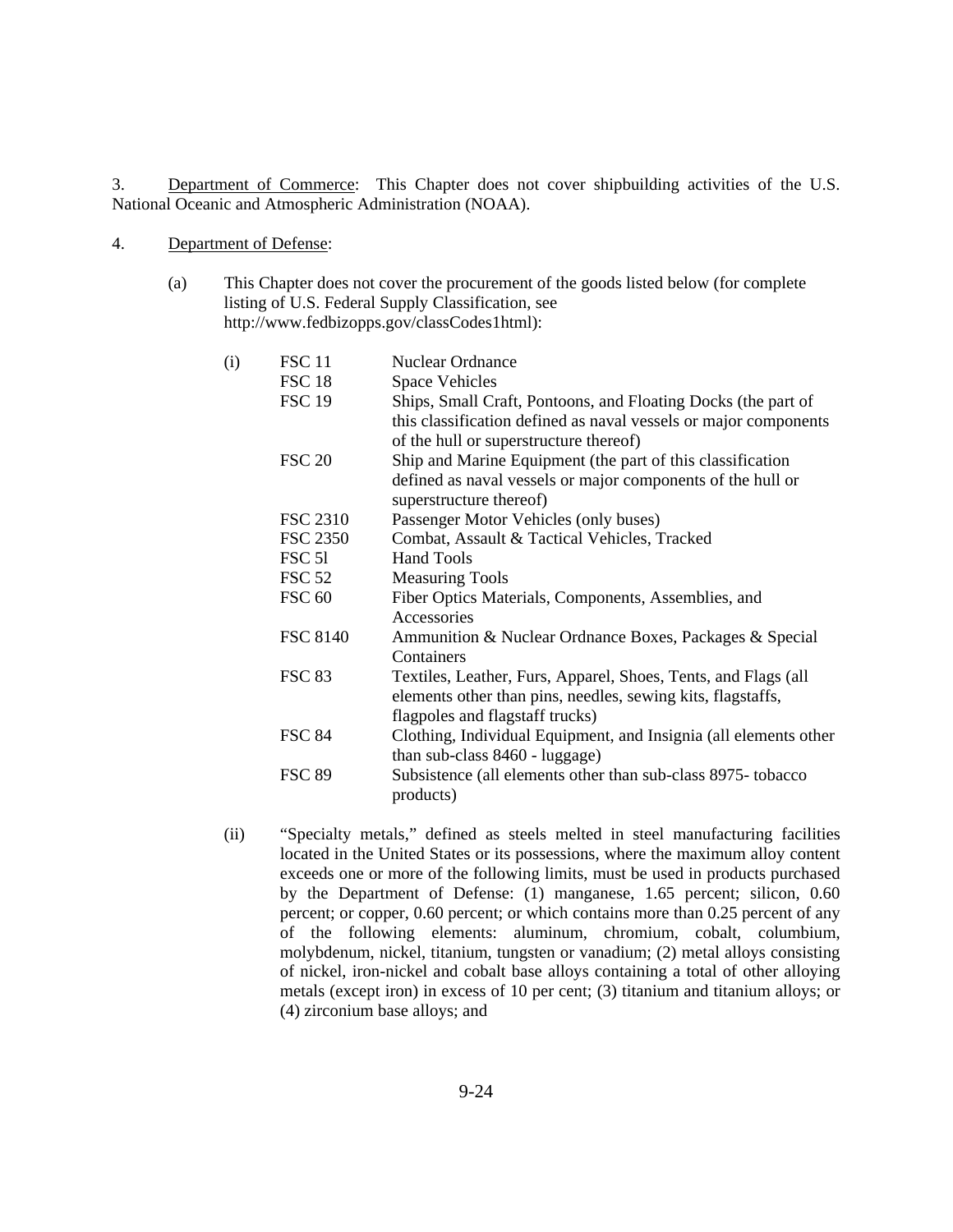(b) The goods in the following FSC categories are not generally covered by this Chapter due to application of Article 22.2 (Essential Security):

| <b>FSC 10</b>     | Weapons                                                    |
|-------------------|------------------------------------------------------------|
| FSC <sub>12</sub> | Fire Control Equipment                                     |
| FSC <sub>13</sub> | Ammunitions and Explosives                                 |
| <b>FSC 14</b>     | <b>Guided Missiles</b>                                     |
| <b>FSC 15</b>     | Aircraft and Airframe Structural Components                |
| <b>FSC 16</b>     | <b>Aircraft Components and Accessories</b>                 |
| <b>FSC 17</b>     | Aircraft Launching, Landing, and Ground Handling Equipment |
| <b>FSC 19</b>     | Ships, Small Craft, Pontoons, and Floating Docks           |
| <b>FSC 20</b>     | Ship and Marine Equipment                                  |
| <b>FSC 28</b>     | Engines, Turbines, and Components                          |
| <b>FSC 31</b>     | <b>Bearings</b>                                            |
| <b>FSC 58</b>     | Communications, Detection, and Coherent Radiation          |
| <b>FSC 59</b>     | Electrical and Electronic Equipment Components             |
| <b>FSC 95</b>     | Metal Bars, Sheets, and Shapes                             |

5. Department of Energy: This Chapter does not cover national security procurements made in support of safeguarding nuclear materials or technology and entered into under the authority of the Atomic Energy Act or oil purchases related to the Strategic Petroleum Reserve.

- 6. Department of Homeland Security:
	- (a) This Chapter does not cover procurement by the Transportation Security Administration.
	- (b) The national security considerations applicable to the Department of Defense are equally applicable to the U.S. Coast Guard.

7. Department of Transportation: This Chapter does not cover procurement by the Federal Aviation Administration.

8. General Services Administration: This Chapter does not cover procurement of the goods in the following FSC categories:

| <b>FSC 51</b> | Hand Tools             |
|---------------|------------------------|
| <b>FSC 52</b> | <b>Measuring Tools</b> |
| FSC 7340      | Cutlery and Flatware   |

#### **Section B: Sub-Central Level of Government Entities**

1. This Chapter applies to the entities of the sub-central level of government listed in each Party's Schedule to this Section where the value of the procurement is estimated, in accordance with paragraphs 9 and 10 of Article 9.1, to equal or exceed: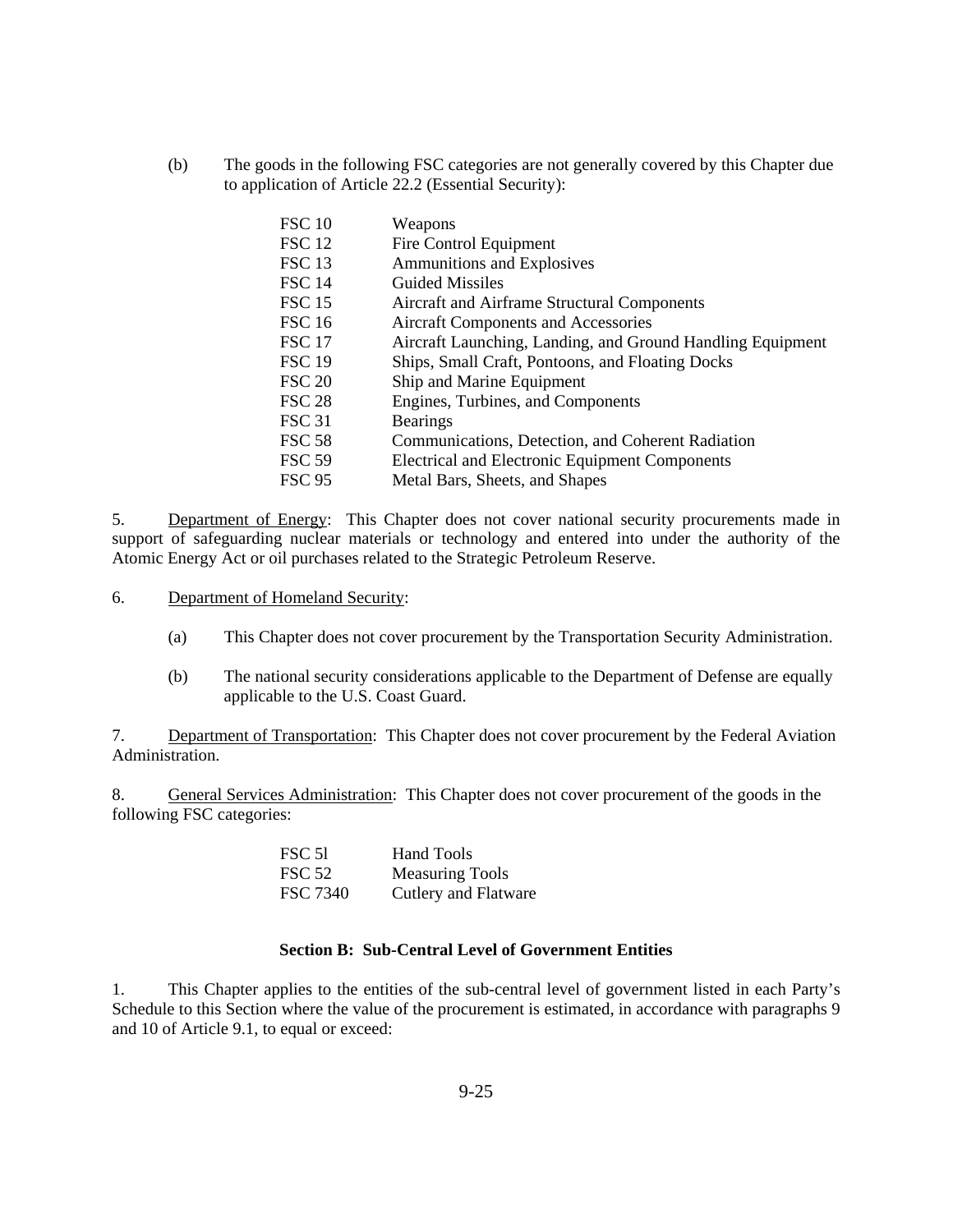- (a) for procurement of goods and services, US\$ 526,000; and
- (b) for procurement of construction services:
	- (i) US\$ 7,407,000; or
	- (ii) for Colombia, during the three-year period following the date of entry into force of this Agreement, the higher of US\$7,407.000, as adjusted in accordance with Section I of this Annex, or US\$8,000,000.

The monetary thresholds set out in subparagraphs (a) and  $(b)(i)$  shall be adjusted in accordance with Section I of this Annex.

2. Within two years after the entry into force of this Agreement, the Parties shall consider and, if appropriate, address any issues that have arisen with regard to the implementation of the denial of benefits provisions in each Party's Schedule to this Section (paragraph 2 and 3 of the Schedule of Colombia and paragraphs 7 and 8 of the Schedule of the United States).

- 3. For purposes of this Section:
	- (a) "participating state" means a state listed in the Schedule of the United States;
	- (b) "participating *Gobernación*" means a *Gobernación* listed in the Schedule of Colombia; and
	- (c) "principal place of business" means the headquarters or main office of an enterprise, or any other place where the enterprise's business is managed, conducted, or operated.
- 4. This Chapter covers procurement only by those entities listed in this Schedule.

## **Schedule of Colombia**

- 1. *Gobernación del Departamento de Amazonas*
- 2. *Gobernación del Departamento de Antioquia*
- 3. *Gobernación del Departamento de Arauca*
- 4. *Gobernación del Departamento de Atlántico*
- 5. *Gobernación del Departamento de Bolívar*
- 6. *Gobernación del Departamento de Boyacá*
- 7. *Gobernación del Departamento de Caldas*
- 8. *Gobernación del Departamento de Caquetá*
- 9. *Gobernación del Departamento de Casanare*
- 10. *Gobernación del Departamento de Cauca*
- 11. *Gobernación del Departamento de César*
- 12. *Gobernación del Departamento de Choco*
- 13. *Gobernación del Departamento de Córdoba*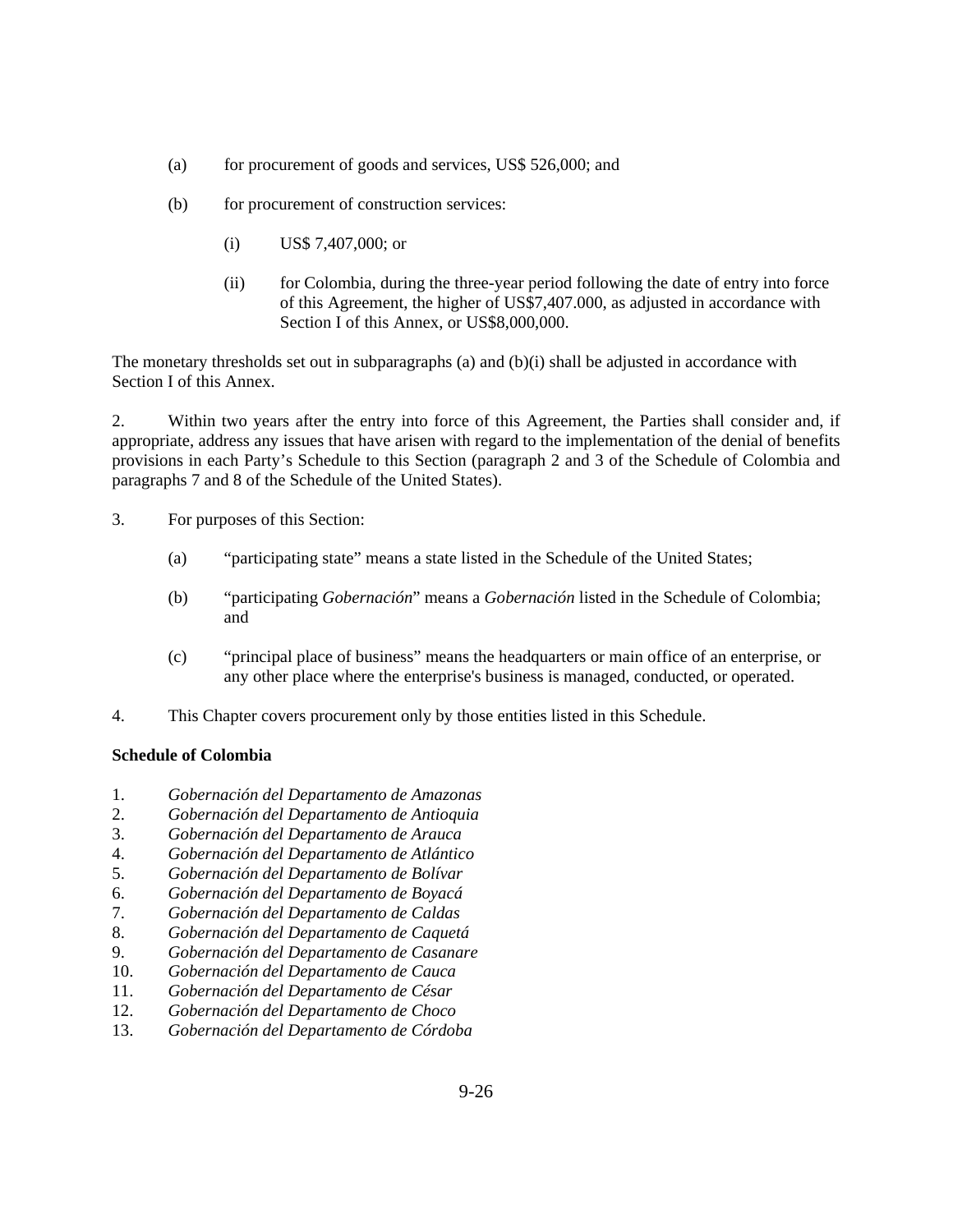- 14. *Gobernación del Departamento de Cundinamarca*
- 15. *Gobernación del Departamento de Guainía*
- 16. *Gobernación del Departamento de Guaviare*
- 17. *Gobernación del Departamento de Huila*
- 18. *Gobernación del Departamento de La Guajira*
- 19. *Gobernación del Departamento de Magdalena*
- 20. *Gobernación del Departamento de Meta*
- 21. *Gobernación del Departamento de Nariño*
- 22. *Gobernación del Departamento de Norte de Santander*
- 23. *Gobernación del Departamento de Putumayo*
- 24. *Gobernación del Departamento de Quindío*
- 25. *Gobernación del Departamento de Risaralda*
- 26. *Gobernación del Departamento de San Andrés y Providencia*
- 27. *Gobernación del Departamento de Santander*
- 28. *Gobernación del Departamento de Sucre*
- 29. *Gobernación del Departamento de Tolima*
- 30. *Gobernación del Departamento de Valle*
- 31. *Gobernación del Departamento de Vaupés*
- 32. *Gobernación del Departamento de Vichada*

#### **Notes to the Schedule of Colombia**

**1.** This Chapter does not cover:

 (a) Procurements of food, agricultural raw materials/inputs, and live animals related to agricultural support programs and food assistance;

- (b) Procurements of goods classified under Section 2 (food products, beverages and tobacco; textiles, apparel and leather products) of the CPC version 1.0 for social assistance programs; or
- (c) Procurements made by a covered entity on behalf of a non-covered entity at a different level of government.

2. A participating *Gobernación* may deny the benefits of this Section to a supplier of the United States unless the supplier meets one or more of the conditions set out in subparagraphs (a) through (c).

- a. Procurement of Goods:
	- (i) The supplier is offering to supply a good of the United States, as determined under Article 9.2.4 of this Chapter, and has a principal place of business in a participating state or is directly or indirectly owned or controlled by an enterprise with a principal place of business in a participating state; or
	- (ii) The supplier is offering to supply a good that is substantially produced or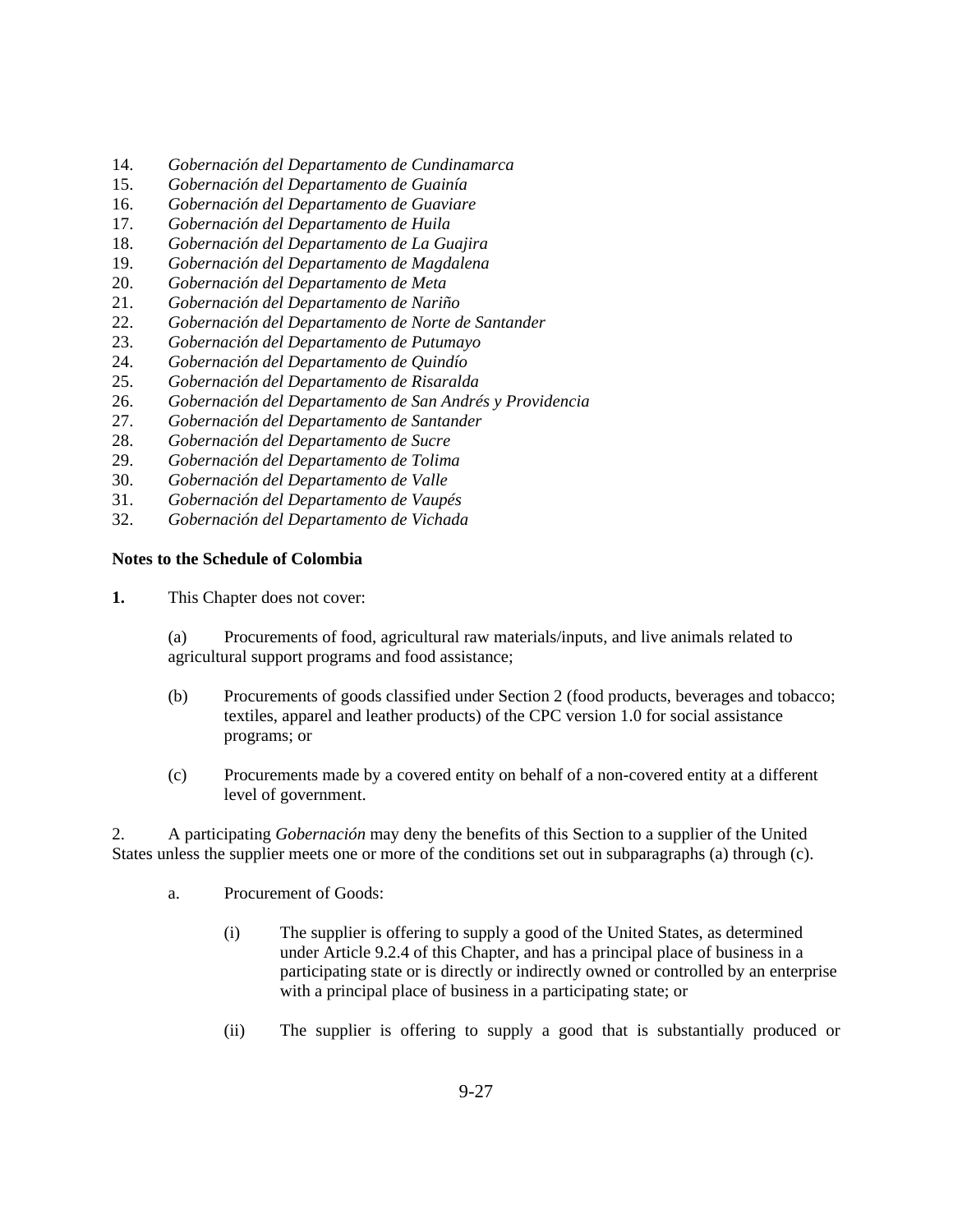assembled in one or more participating states. A good shall be considered to be substantially produced or assembled in a participating state(s) if the production or assembly in the participating state(s) accounts for 51 percent or more of the value of the good.

- b. Procurement of Services Other Than Construction Services:
	- (i) The supplier is offering to supply a service, other than a construction service, and the supplier has a principal place of business in a participating state or is directly or indirectly owned or controlled by an enterprise with a principal place of business in a participating state; or
	- (ii) The supplier is offering to supply a service, other than a construction service, that is substantially performed within a participating state(s). A service, other than a construction service, shall be considered to be substantially performed in a participating state(s) if the performance of the service in the participating state(s) accounts for 51 percent or more of the value of the service.
- c. Procurement of Construction Services: The supplier is offering to supply construction services, and the supplier has a principal place of business in a participating state or is directly or indirectly owned or controlled by an enterprise with a principal place of business in a participating state.

3. A participating *Gobernación* shall allow a supplier to self-certify that it meets one or more of the conditions set out in paragraph 2. If the participating *Gobernación* considers the certification to be erroneous or unsubstantiated, it shall, after consultations with the supplier, permit the supplier to challenge that determination in accordance with Article 9.11 of this Chapter.

# **Schedule of the United States**

## Arkansas

Executive branch agencies, including universities For the entities listed for Arkansas, this Chapter does not cover procurement by the Office of Fish and Game or of construction services.

Colorado Executive branch agencies

Florida\* Executive branch agencies

Illinois\* Department of Central Management Services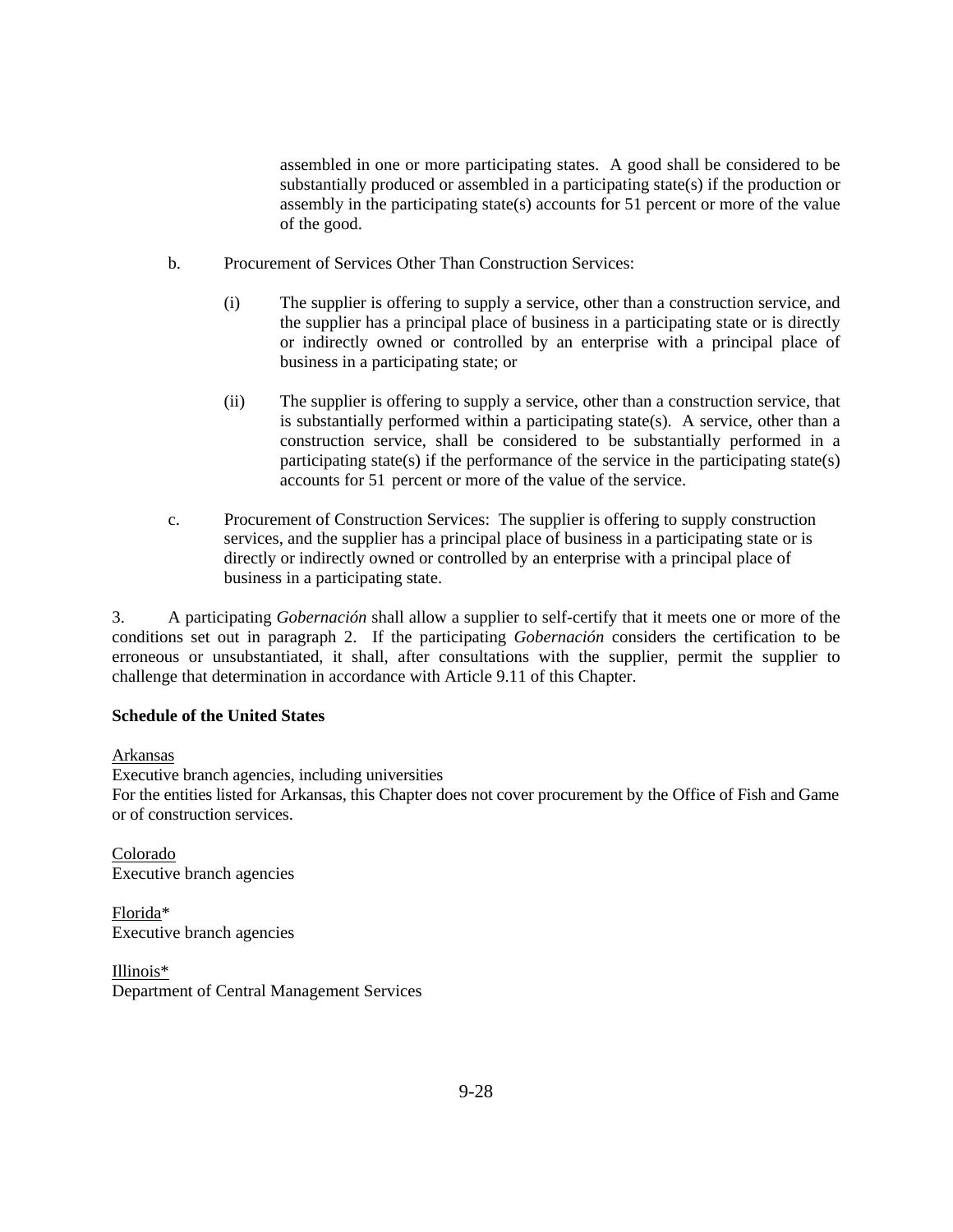Mississippi Department of Finance and Administration For the entity listed for Mississippi, this Chapter does not cover the procurement of services.

New York\* State agencies State university system Public authorities and public benefit corporations 1. For the entities listed for New York, this Chapter does not cover procurement by public authorities and public benefit corporations with multi-state mandates.

2. For the entities listed for New York, this Chapter does not cover the procurement of transit cars, buses, or related equipment.

Puerto Rico

Department of State Department of Justice Department of the Treasury Department of Economic Development and Commerce Department of Labor and Human Resources Department of Natural and Environmental Resources Department of Consumer Affairs Department of Sports and Recreation For the entities listed for Puerto Rico, this Chapter does not cover the procurement of construction services.

Texas

Texas Building and Procurement Commission For the entity listed for Texas, this Chapter does not apply to preferences for: (1) motor vehicles; (2) travel agents located in Texas; or (3) rubberized asphalt paving made from scrap tires by a Texas facility.

Utah Executive branch agencies

# **Notes to the Schedule of the United States**

1. For the states marked by an asterisk (\*), indicating pre-existing restrictions, this Chapter does not cover the procurement of construction-grade steel (including requirements on subcontracts), motor vehicles, or coal.

2. This Chapter does not apply to preferences or restrictions associated with programs promoting the development of distressed areas, or businesses owned by minorities, disabled veterans, or women.

3. Nothing in this Annex shall be construed to prevent any state entity from applying restrictions that promote the general environmental quality in that state, as long as such restrictions are not disguised barriers to international trade.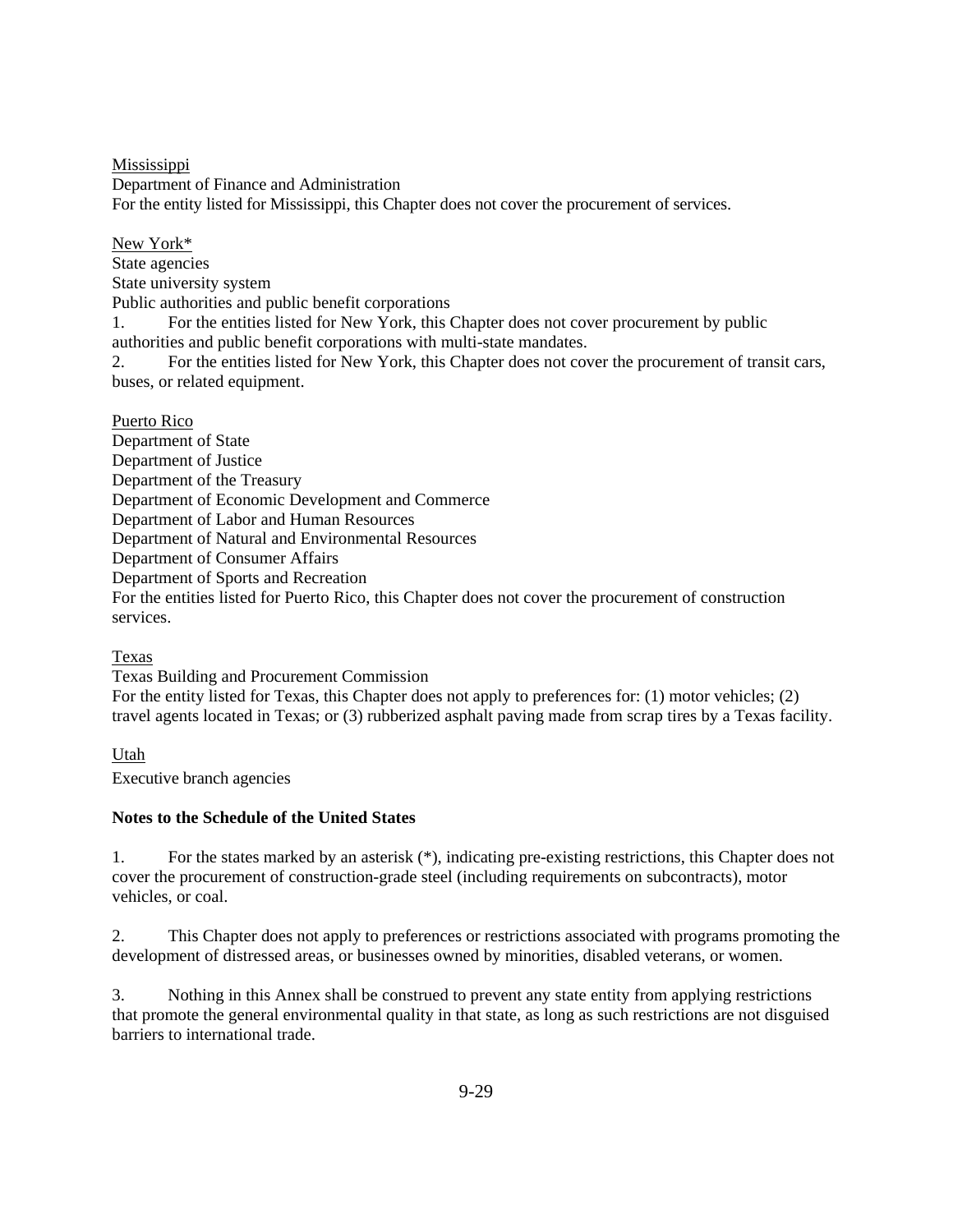4 This Chapter does not cover any procurement made by a covered entity on behalf of a noncovered entity at a different level of government.

5. This Chapter does not apply to restrictions attached to Federal funds for mass transit and highway projects.

6. This Chapter does not apply to the procurement of printing services.

7. A procuring entity of a participating state may deny the benefits of this Section to a supplier of Colombia unless it meets one or more of the conditions set out in subparagraphs (a) through (c).

- a. Procurement of Goods:
	- (i) The supplier is offering to supply a good of Colombia, as determined under Article 9.2.4 of this Chapter, and has a principal place of business in a participating *Gobernación* or is directly or indirectly owned or controlled by an enterprise with a principal place of business in a participating *Gobernación*; or
	- (ii) The supplier is offering to supply a good that is substantially produced or assembled in one or more participating *Gobernación*. A good shall be considered to be substantially produced or assembled in a participating *Gobernación(s)* if the production or assembly in the participating *Gobernación(s)* accounts for 51 percent or more of the value of the good.
- b. Procurement of Services Other Than Construction Services:
	- (i) The supplier is offering to supply a service, other than a construction service, and the supplier has a principal place of business in a participating *Gobernación* or is directly or indirectly owned or controlled by an enterprise with a principal place of business in a participating *Gobernación*; or
	- (ii) The supplier is offering to supply a service, other than a construction service, that is substantially performed within a participating *Gobernación(s)*. A service, other than a construction service, shall be considered to be substantially performed in a participating *Gobernación(s)* if the performance of the service in the participating *Gobernación(s)* accounts for 51 percent or more of the value of the service.
- c. Procurement of Construction Services: The supplier is offering to supply construction services, and the supplier has a principal place of business in a participating *Gobernación* or is directly or indirectly owned or controlled by an enterprise with a principal place of business in a participating *Gobernación*.
- 8. A procuring entity of a participating state shall allow a supplier to self-certify that it meets the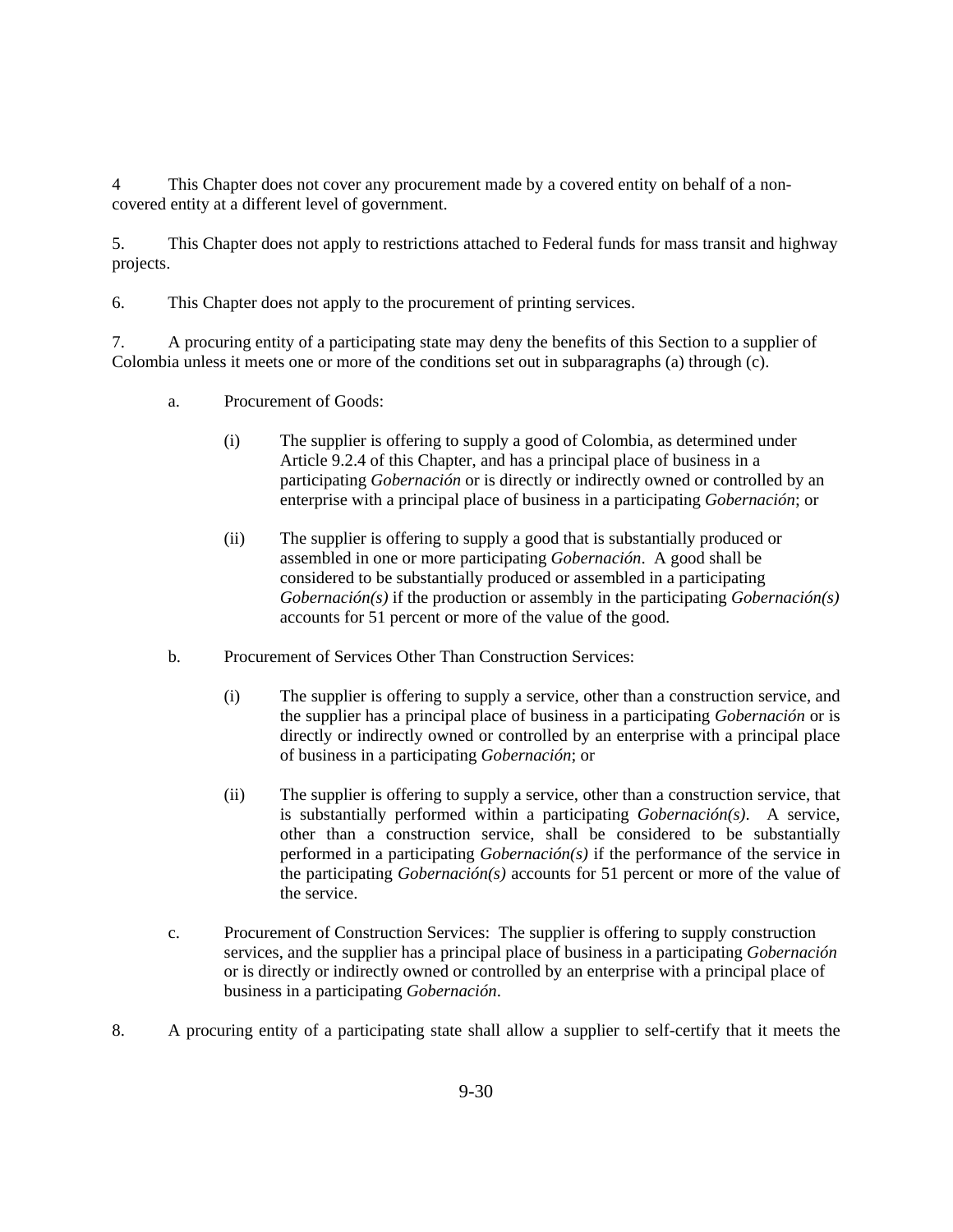conditions set out in paragraph 7. If the procuring entity of a participating state considers the certification to be erroneous or unsubstantiated, the state shall, after consultations with the supplier, permit the supplier to challenge that determination in accordance with Article 9.11 of this Chapter.

#### **Section C: Other Covered Entities**

1. This Chapter applies to the other covered entities listed in each Party's Schedule to this Section where the value of the procurement is estimated, in accordance with paragraphs 9 and 10 of Article 9.1, to equal or exceed:

- (a) for procurement of goods and services:
	- (i) by List A entities, US\$250,000 or
	- (ii) by List B entities, US\$593,000; and
- (b) for procurement of construction services by List A and List B entities:
	- (i) US\$ 7,407,000; or
	- (ii) for Colombia, during the three-year period following the date of entry into force of this Agreement, the higher of US\$7,407.000, as adjusted in accordance with Section I of this Annex, or US\$8,000,000.

The monetary thresholds set out in subparagraphs  $(a)(ii)$  and  $(b)(i)$  shall be adjusted in accordance with Section I of this Annex.

2. Unless otherwise specified herein, this Chapter covers only the entities listed in this Section.

## **Schedule of Colombia**

# **List A**

- 1. *Agencia Logistica de las Fuerzas Militares* (Note 1)
- 2. *Fondo Rotatorio de la Policía Nacional* (Note 1)
- 3. *Fondo Rotatorio del Departamento Administrativo de Seguridad* (Note 1)
- 4. *Instituto de Casas Fiscales del Ejercito*
- 5. *Dirección de Impuestos y Aduanas Nacionales* (DIAN)
- 6. *Instituto Colombiano del Deporte* (COLDEPORTES)
- 7. *Instituto Colombiano Para el Desarrollo de la Ciencia y la Tecnología Francisco José de Caldas (COLCIENCIAS)*
- 8. *Instituto Colombiano para el Fomento de la Educación Superior (ICFES)*
- 9. *Instituto Nacional Penitenciario y Carcelario (INPEC)*
- 10. *Servicio Nacional de Aprendizaje (SENA)*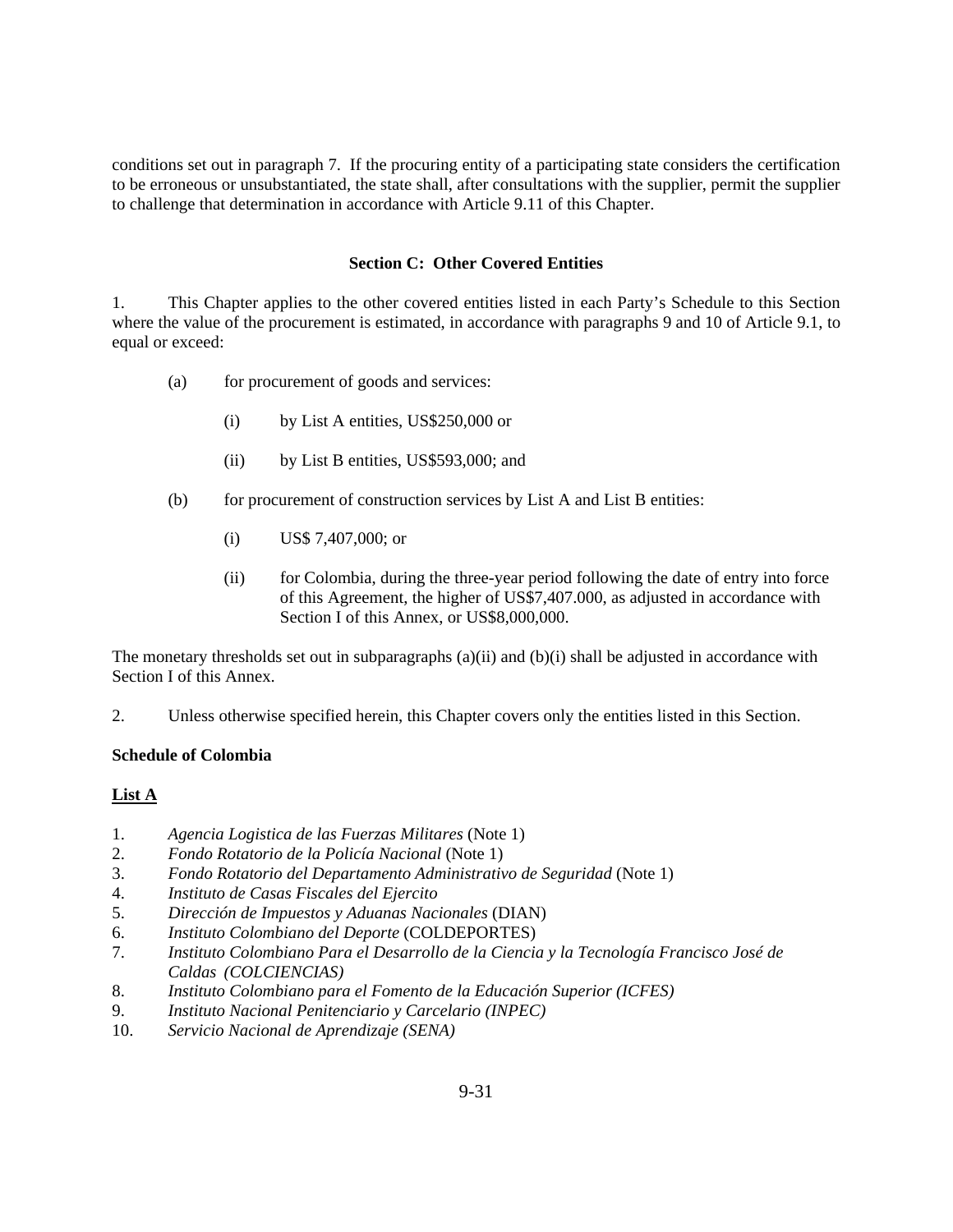- 11. *Comisión de Regulación de Energía y Gas (CREG)*
- 12. *Unidad de Planeación Minero Energética (UPME)*
- 13. *Administración Postal Nacional (ADPOSTAL)*
- 14. *Caja de Previsión Social de Comunicaciones (CAPRECOM)*
- 15. *Caja Nacional de Previsión Social (CAJANAL)*
- 16. *Empresa Territorial para la Salud (ETESA)*
- 17. *Imprenta Nacional de Colombia*
- 18. *Industria Militar (INDUMIL)*
- 19. *Instituto de Seguros Sociales (ISS)*
- 20. *Radio Televisión Nacional de Colombia (RTVC)*
- 21. *Servicio Aéreo a Territorios Nacionales (SATENA)*
- 22. *Empresa Colombiana de Petroleos, S.A. (ECOPETROL)* (Notes 2 through 6)

## **Notes to Schedule of Colombia**

1. *Agencia Logistica de las Fuerzas Militares, Fondo Rotatorio de la Policía Nacional, and Fondo Rotatorio del Departamento Administrativo de Seguridad*: This Chapter does not cover procurement of goods classified under Section 2 (food products, beverages and tobacco; textiles, apparel and leather products) of the CPC version 1.0 by the entities listed for the *Comando General de las Fuerzas Armadas*, *Ejército Nacional*, *Armada Nacional*, *Fuerza Aérea Colombiana*, and the *Polícia Nacional*..

2. *Empresa Colombiana de Petroleos, S.A.* (*ECOPETROL*): ECOPETROL shall apply the procedures in this Chapter or equivalent procedures in the conduct of its procurement. This Chapter does not cover the procurement of the following services:

| (a) | <b>CPC 632</b> | Food serving services                                                                                          |
|-----|----------------|----------------------------------------------------------------------------------------------------------------|
| (b) | <b>CPC 642</b> | Road transport services                                                                                        |
| (c) | <b>CPC 852</b> | Investigation and surveillance services                                                                        |
| (d) | CPC 82211      | Financial auditing services                                                                                    |
| (e) | <b>CPC 712</b> | Investment banking services                                                                                    |
| (f) | CPC 713        | Insurance and pension services (excluding reinsurance services), except<br>compulsory social security services |
| (g) | <b>CPC 715</b> | Services auxiliary to financial intermediation other than to insurance                                         |
|     | and pensions   |                                                                                                                |

3. The minimum 40-day time period set out in Article 9.5.2 shall not apply to ECOPETROL. ECOPETROL shall provide suppliers sufficient time to prepare and submit responsive tenders, taking into account the nature and complexity of the procurement. However, ECOPETROL shall in no case provide for less than ten business days from the date on which the notice of intended procurement is published to the final date for the submission of tenders.

4. For greater certainty, Article 9.7.1(c) does not preclude ECOPETROL's requirement of relevant prior experience as a condition for participation in a procurement where essential to meet the requirements of the procurement.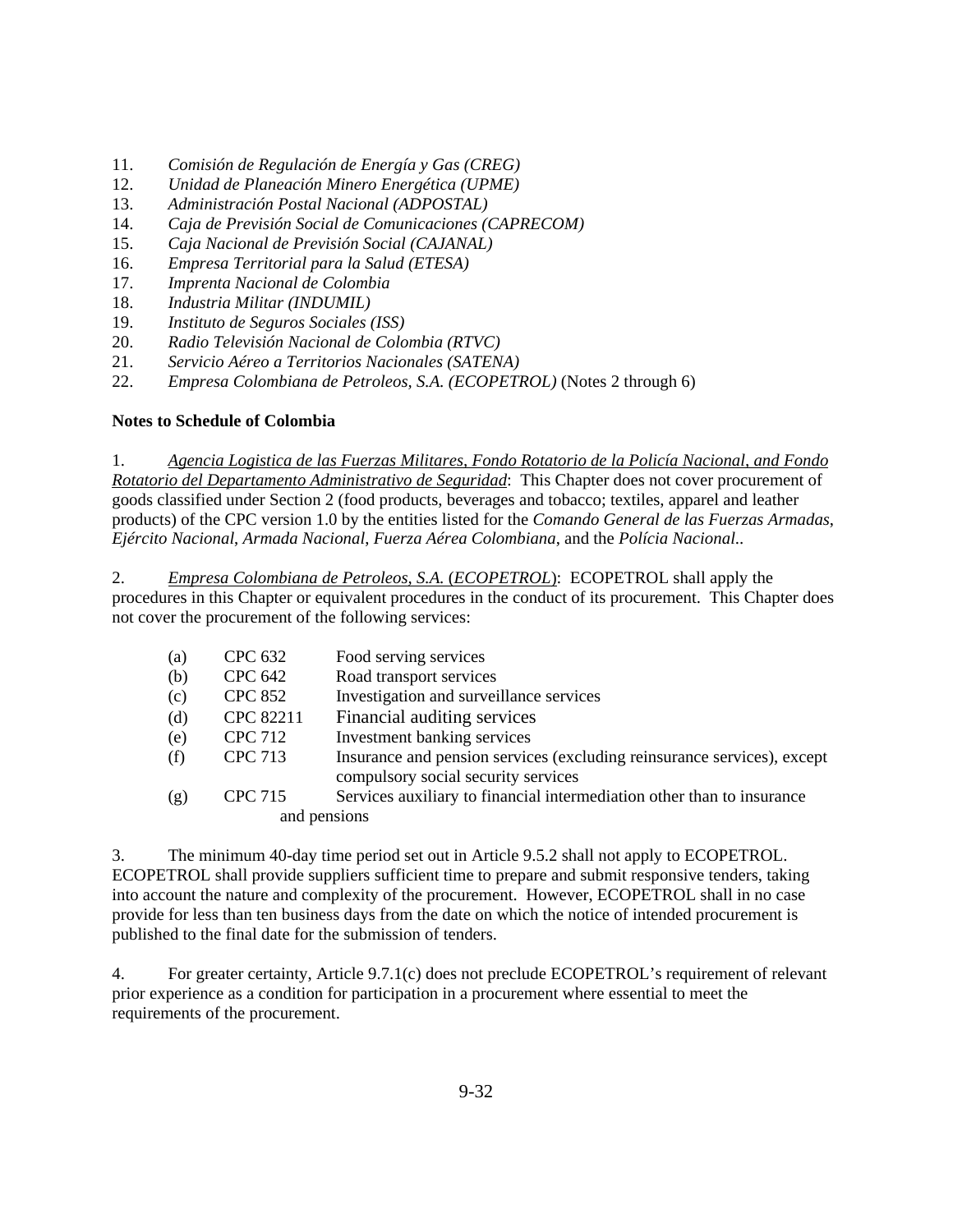5. Notwithstanding Article 9.8.1(c), ECOPETROL may use limited tendering in accordance with Article 9.8 for additional deliveries of a good or service that is intended either as a replacement part, extension, or continuing service for existing equipment, software, services or installations, where a change in the good or service would compel ECOPETROL to procure a good or a service that does not meet requirements of interchangeability with existing equipment, software, services, or installations.

- 6. When, under Colombian Law, ECOPETROL:
	- (a) is no longer subject to the requirements of the government procurement law of Colombia (the *Estatuto de Contratación Pública* or any successor law), and
	- (b) is required to conduct its procurement under private law, in a transparent manner, and in accordance with commercial considerations,

Colombia shall notify the United States and provide relevant documentation verifying that ECOPETROL meets the conditions set out in subparagraphs (a) and (b). Colombia shall also certify that ECOPETROL will comply with the conditions for a Special Covered Entity. Unless the United States notifies Colombia of any concern regarding the documentation within 30 days of its receipt, the Parties shall modify the relevant sections of the Annex to move ECOPETROL from Section C to Section D.

## **Schedule of the United States**

# **List A:**

- 1. Tennessee Valley Authority
- 2. Bonneville Power Administration
- 3. Western Area Power Administration
- 4. Southeastern Power Administration
- 5. Southwestern Power Administration
- 6. St. Lawrence Seaway Development Corporation

# **List B**:

Rural Utilities Service (Note 1)

## **Notes to Schedule of the United States**

- 1. The Rural Utilities Service shall:
	- (a) waive federal buy national requirements imposed as conditions of funding for all power generation projects; and
	- (b) apply procurement procedures equivalent to the procedures in the WTO Agreement on Government Procurement and national treatment to funded projects exceeding the thresholds specified above.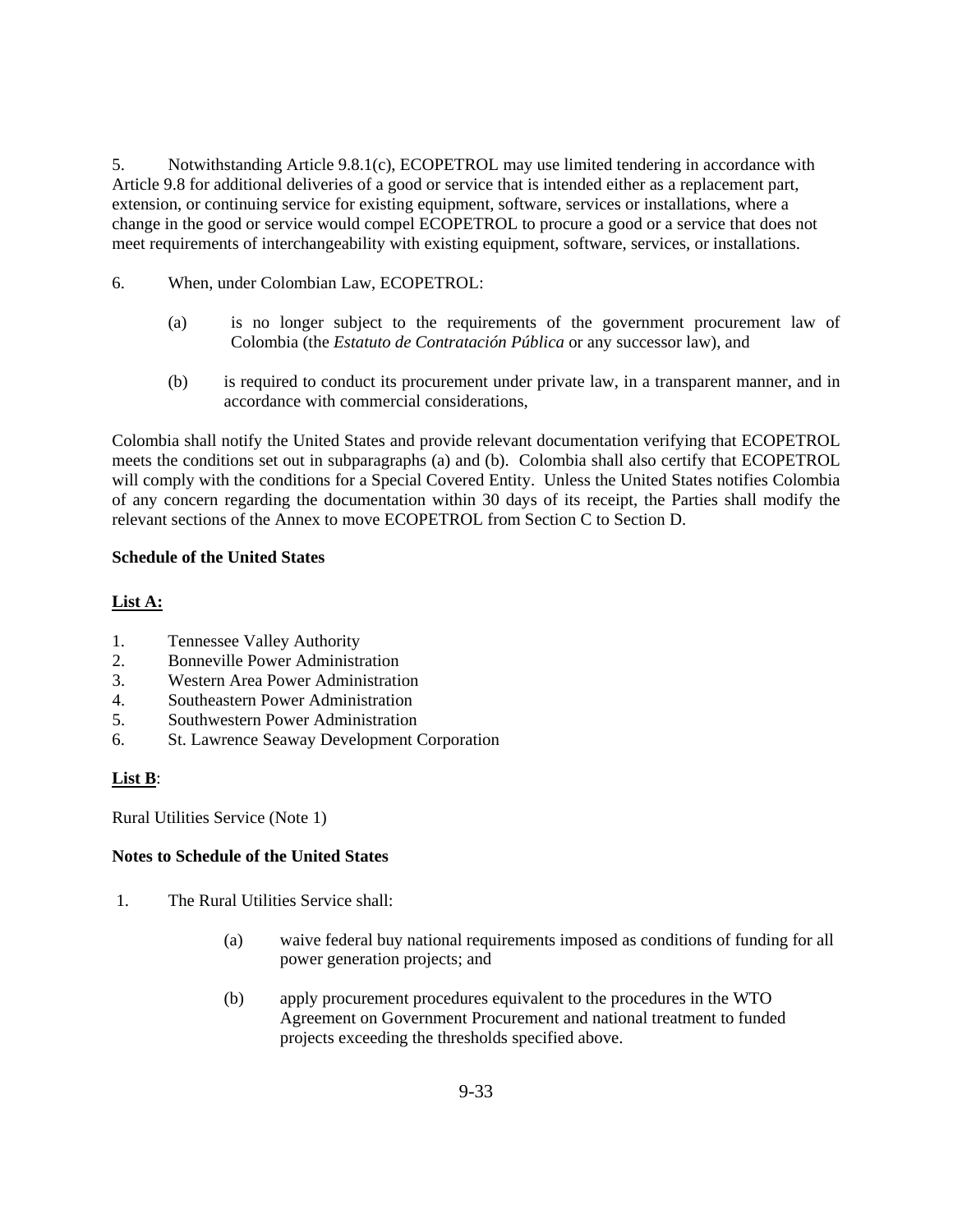For greater certainty, this Chapter does not apply to any other aspect of procurement by the Rural Utilities Service, including any restrictions the Rural Utilities Service places on financing for telecommunications projects.

 2. With respect to procurement by entities listed in this Section, this Chapter does not apply to restrictions attached to Federal funds for airport projects.

#### **Section D: Special Covered Entities**

1. For purposes of this Chapter, a Special Covered Entity is an entity of the Government of Colombia that:

- (a) is not subject to the requirements of the government procurement law of Colombia (the *Estatuto de Contratación Pública* or any successor law); and
- (b) conducts its procurement under private law, in a transparent manner, in accordance with commercial considerations, and without any control or influence by the Government of  $Colombia.<sup>1</sup>$  $Colombia.<sup>1</sup>$  $Colombia.<sup>1</sup>$
- 2. This Section applies to the following Special Covered Entities of the Government of Colombia:
	- (a) *Interconexion Electrica S.A.* (ISA)
	- (b) ISAGEN
	- (c) *Colombia Telecomunicaciones*

## **Notes**

 $\overline{\phantom{a}}$ 

1. The only provisions of this Chapter that apply to the Special Covered Entities listed in this Section are paragraphs 1 and 2 of Article 9.2.

#### **Section E: Goods**

 This Chapter applies to all goods procured by the entities listed in Sections A through D, subject to the Notes to the respective Sections and the General Notes.

<span id="page-14-0"></span><sup>&</sup>lt;sup>1</sup> For greater certainty, appointment of any member of the Board of Directors of an entity by the President of Colombia or by another Colombian government official or entity, ownership of a majority or all of the shares of an entity by the Government of Colombia, or auditing requirements related to the entity, do not constitute "control or influence by the Government of Colombia" with respect to the entity's procurement.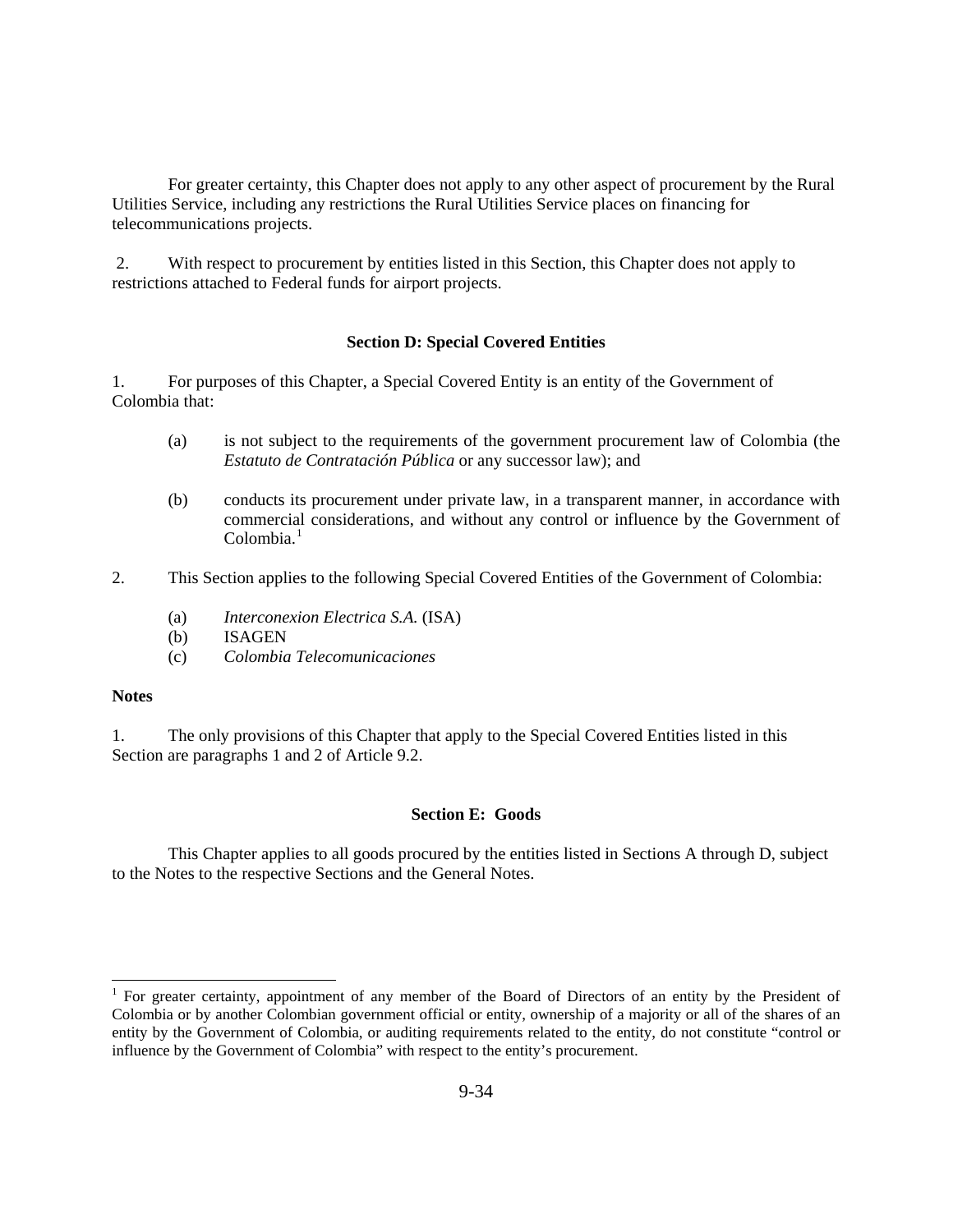#### **Section F: Services**

 This Chapter applies to all services procured by the entities listed in Sections A through D, subject to the Notes to the respective Sections, the General Notes, and the Notes to this Section, except for the services excluded in the Schedules of each Party.

#### **Schedule of Colombia**

This Chapter does not cover the procurement of the following services, as elaborated in the Central Product Classification Version 1.0. (For complete listing of Central Product Classification Version 1.0, see http://unstats.un.org/unsd/cr/registry/regcst.asp?Cl=3):

1. *Research and Development Services*

*Division 81 Research and development services Group 835 Scientific and other technical services Data processing (8596) and trade fair and exhibition organization (8597), required for carrying out scientific and technological activities* 

- 2. *Engineering and Architectural Services Class 8321 Architectural services. Class 8334 Engineering design services Class 8335 Engineering services during the contruction and installation phase*
- 3. *Utilities*
	- *Division 69 Electricity distribution services; gas and water distribution services through mains Division 94 Sewer and refuse disposal, sanitation, and other environmental protection services*

*Basic telecommunication services ( not including value-added telecommunication services)* 

4. *Social Services*

*Division 91 Public admnistration and other services for the general public; compulsory social security services Division 92 Education services Group 931 Human health services* 

- 5. *Printing Services*
- 6. *Production of television programs* Subclass 96121 *Motion picture, video and television program production services*

## **Schedule of the United States**

This Chapter does not cover the procurement of the following services, as elaborated in the Common Classification System (For complete listing of Common Classification System, see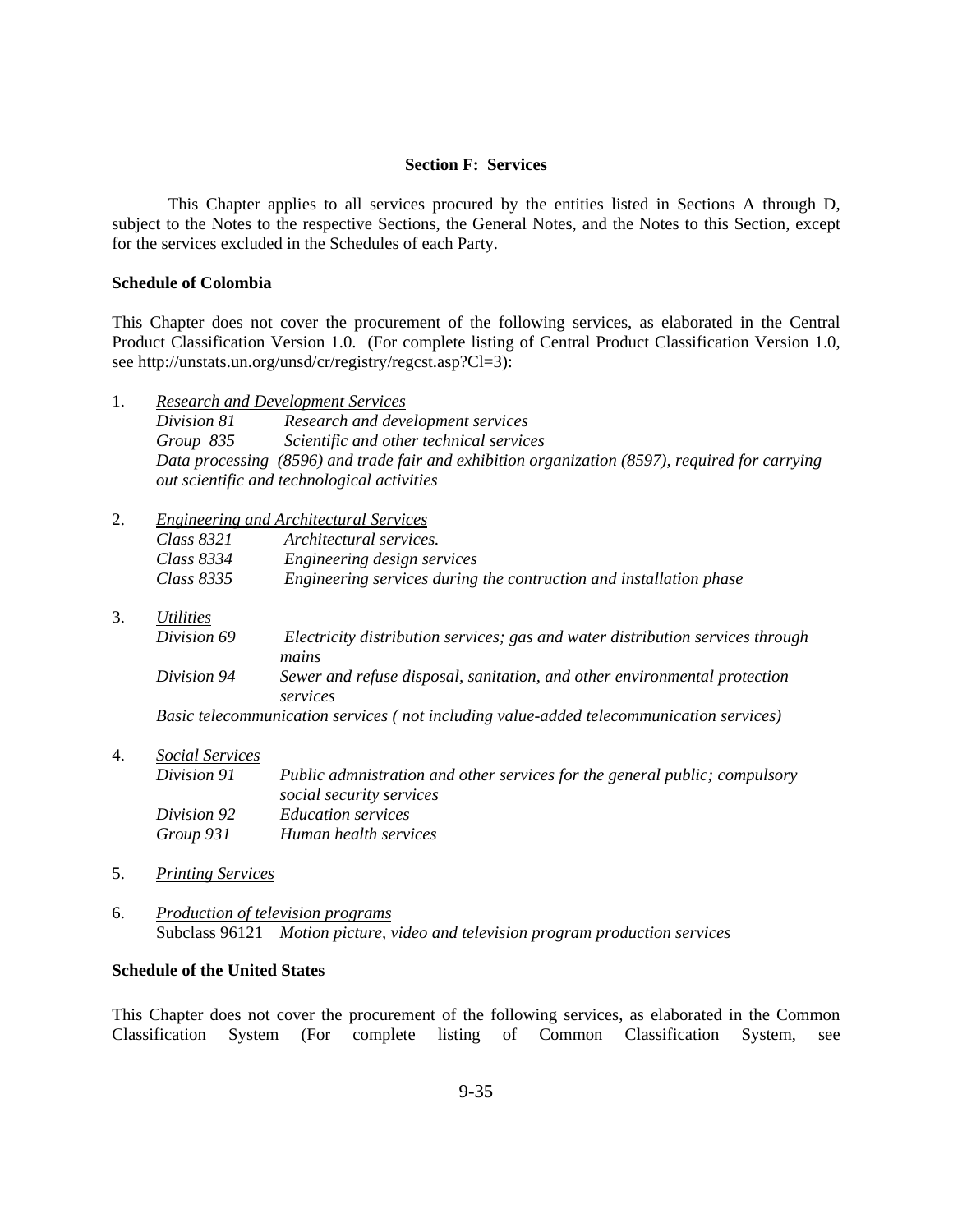http://www.sice.oas.org/trade/nafta/chap-105.asp.):

# A. **Research and Development**

All classes

## D. **Information Processing and Related Telecommunications Services**

- D304 ADP Telecommunications and Transmission Services, except for those services classified as "enhanced or value-added services." For the purposes of this provision, the procurement of "ADP Telecommunications and Transmission Services" does not include the ownership or furnishing of facilities for the transmission of voice or data services.
- D305 ADP Teleprocessing and Timesharing Services
- D316 Telecommunications Network Management Services
- D317 Automated News Services, Data Services or Other Information Services
- D399 Other ADP and Telecommunications Services

# J. **Maintenance, Repair, Modification, Rebuilding and Installation of Goods/Equipment**

- J019 Maintenance, Repair, Modification, Rebuilding and Installation of Equipment Related to Ships
- J998 Non-nuclear Ship Repair

## M. **Operation of Government-Owned Facilities**:

 All facilities operated by the Department of Defense, Department of Energy and the National Aeronautics and Space Administration; and for all entities:

M180 Research and Development facilities

# S. **Utilities**:

All Classes

## V. **Transportation, Travel and Relocation Services**: All Classes except V503 Travel Agent Services

## **Notes to the Schedule of the United States**

1. This Chapter does not cover the procurement of any service purchased in support of military forces overseas.

# **Section G: Construction Services**

This Chapter applies to all construction services procured by the entities listed in Sections A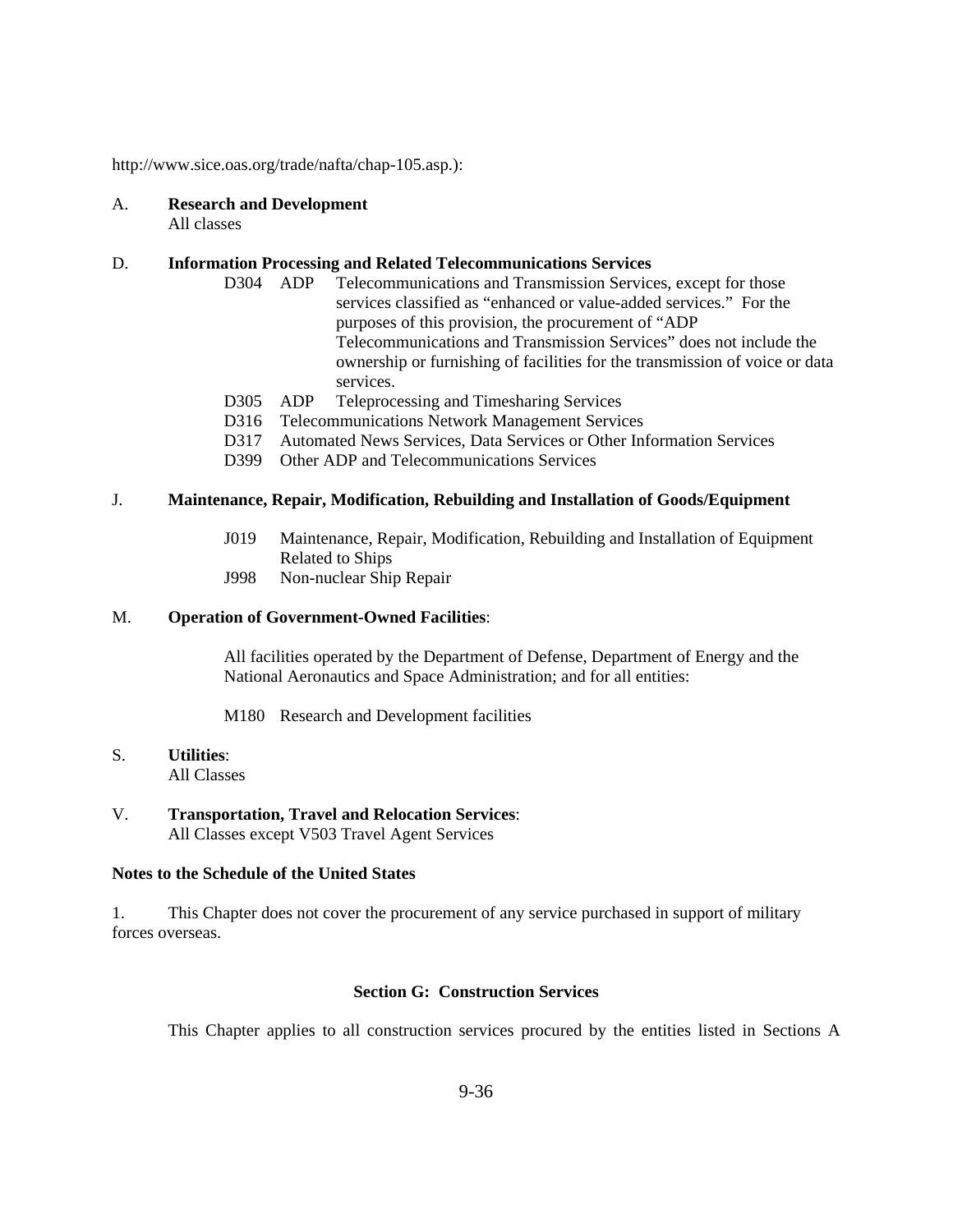through D, subject to the Notes to the respective Sections, the General Notes, and the Notes to this Section.

#### **Schedule of Colombia**

 Notwithstanding any other provision of this Chapter, a procuring entity of Colombia, in a procurement of construction services for the construction, maintenance, or rehabilitation of roads and highways, may apply a condition relating to the hiring of local personnel in rural areas in order to promote employment and improve living conditions in such areas.

#### **Schedule of the United States**

This Chapter does not cover the procurement of dredging services.

## **Section H: General Notes**

 Unless otherwise specified herein, the following General Notes in each Party's Schedule apply without exception to this Chapter, including to all sections of this Annex.

## **Schedule of Colombia**

1. This Chapter does not apply to the procurements of goods or services by a Colombian entity from another Colombian entity.

2. This Chapter does not apply to the renting or acquisition of real estate.

3. This Chapter does not apply to set-asides of procurements below \$125,000 on behalf of Micro, Small and Medium-sized Companies (MIPYMES). The set-asides include any form of preference, such as the exclusive right to provide a good or a service and measures conducive to facilitate the transfer of technology and sub-contracting.

4. This Chapter does not apply to procurements under programs of reintegration to civil life as a result of peace processes, to aid to persons displaced due to violence, to support those living in conflict zones, and general programs resulting from the resolution of the armed conflict.

5. This Chapter does not apply to procurements by the missions of the foreign service of the Republic of Colombia exclusively for their operation and management.

6. This Chapter does not apply to the procurement of goods required to conduct research and development services.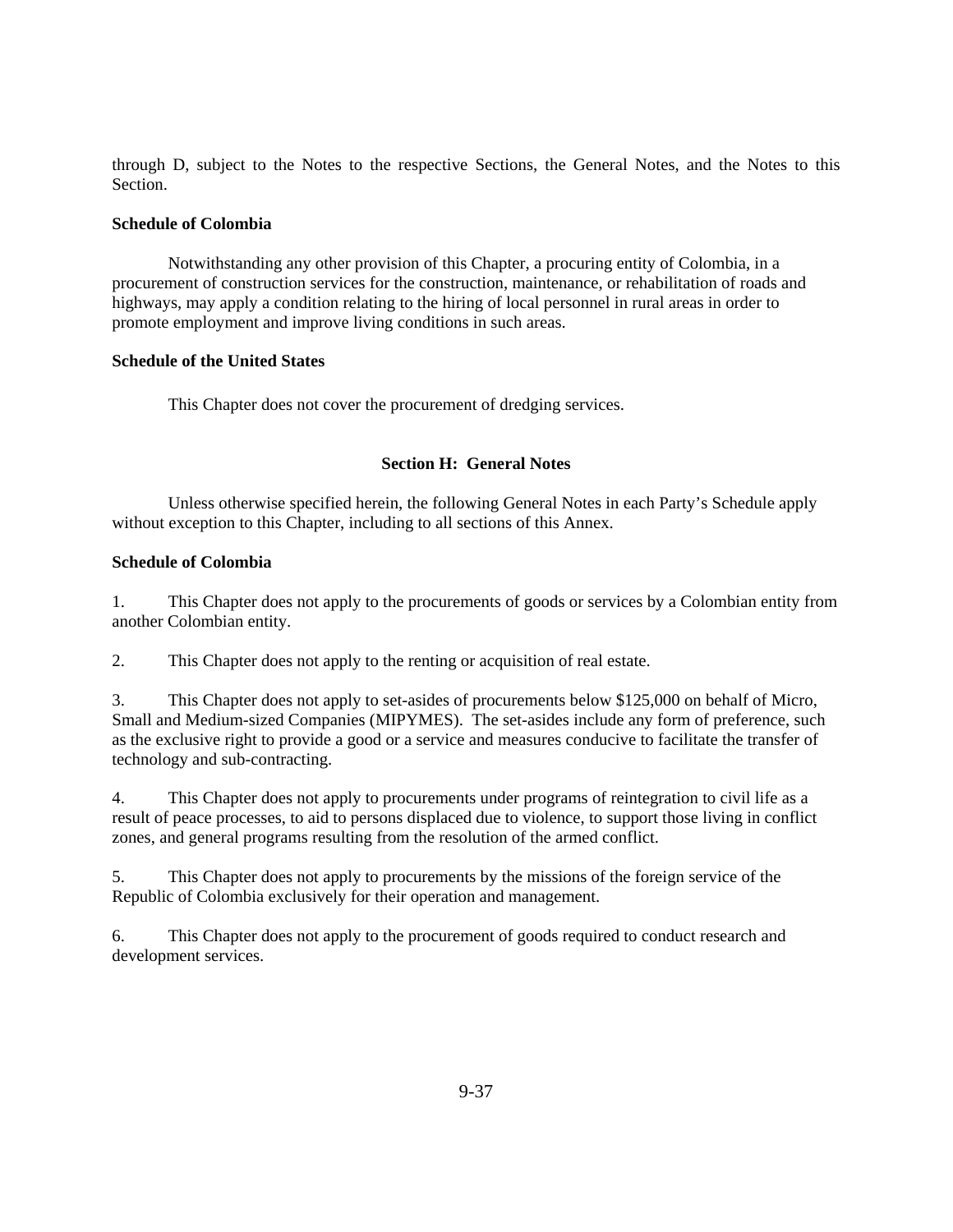#### **Schedule of the United States**

1. This Chapter does not apply to set asides on behalf of small or minority businesses. Set-asides include any form of preference, such as the exclusive right to provide a good or service and price preferences.

2. Where a contract is to be awarded by an entity that is not listed in Section A, B or C, this Chapter shall not be construed to cover any good or service component of that contract.

3. This Chapter does not apply to the procurement of transportation services that form a part of, or are incidental to, a procurement contract.

#### **Section I: Threshold Adjustment Formula**

1. The thresholds shall be adjusted at two-year intervals with each adjustment taking effect on January 1, beginning on January 1, 2008.

2. With regard to the threshold for procurement of goods and services in Section A, the United States shall calculate the U.S. dollar value for each threshold every two years, based on the U.S. inflation rate measured by the Producer Price Index for Finished Goods published by the U.S. Bureau of Labor Statistics, using the two-year period that ends on October 31 in the year prior to the adjustment taking effect, and using the following formula:

$$
T_0 x (1 + \Pi_i) = T_1
$$

 $T_0$  = threshold value at base period  $\Pi_i$  = accumulated U.S. inflation rate for the i<sup>th</sup> two-year period  $T_1$  = new threshold value

3. The thresholds for procurement of goods and services by entities in Section B and List B entities in Section C and for procurement of construction services in Sections A through C are conversions into U.S. dollars of the thresholds listed in the U.S. Appendix 1 to the World Trade Organization Agreement on Government Procurement, which are set out in Special Drawing Rights (SDRs) and listed below. Every two years, the United States shall calculate adjustments of these thresholds for purposes of paragraph 1 based on an average of the daily conversion rates of the U.S. dollar in terms of SDRs, published by the IMF in its monthly "International Financial Statistics," for the two-year period preceding October 1 or November 1 of the year before the adjusted thresholds are to take effect:

- (a) 355,000 SDRs for goods and services for Section B entities;
- (b) 400**,**000 SDRs for goods and services for Section C, List B entities, paragraph 1(a)(ii); and